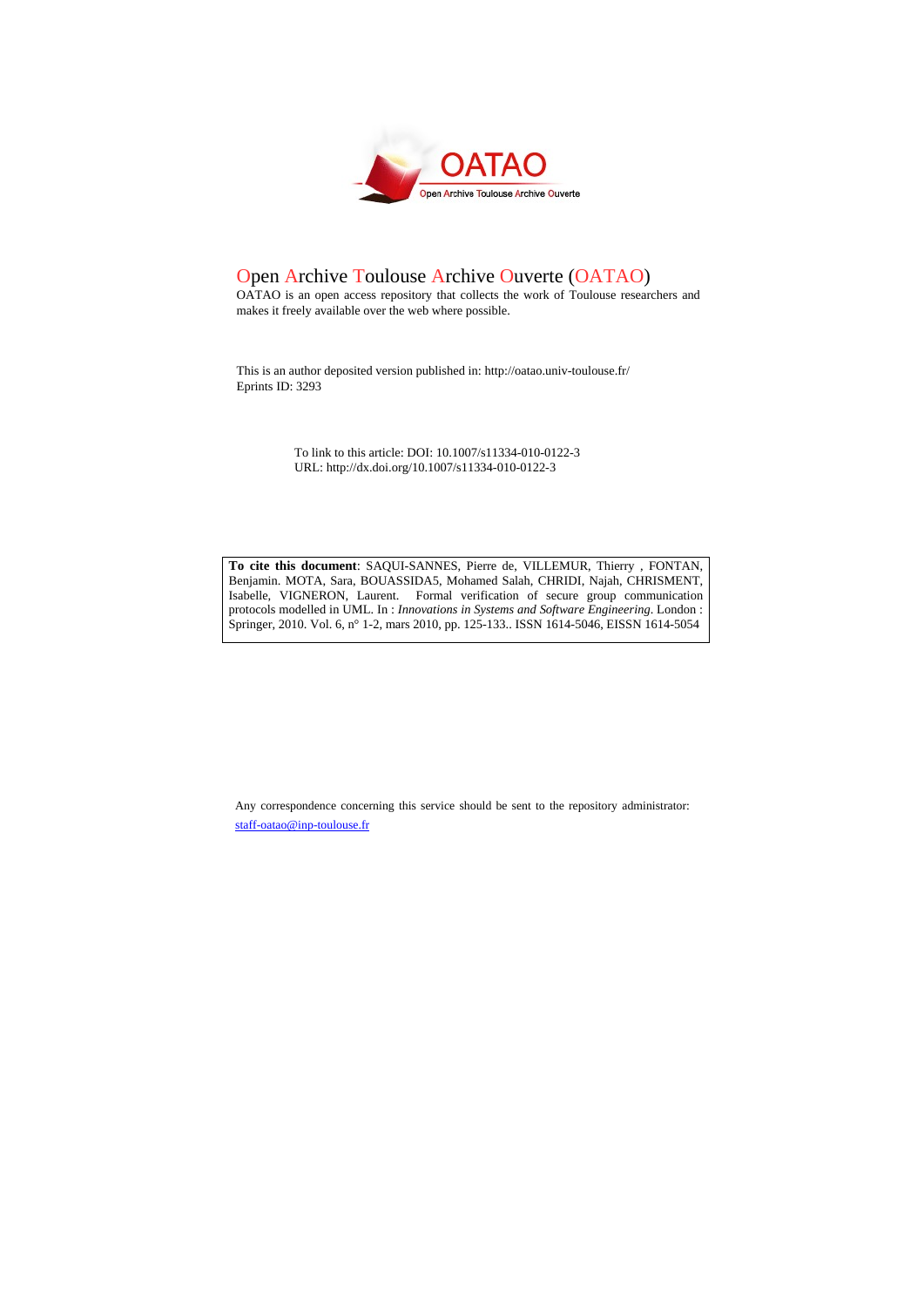# **Formal Verification of Secure Group Communication Protocols modelled in UML**

P. de Saqui-Sannes<sup>1,2</sup>, T. Villemur<sup>1,2</sup>, B. Fontan<sup>3</sup>, S. Mota<sup>4</sup>, M.S. Bouassida<sup>5</sup>, N. Chridi<sup>6</sup>, I. Chrisment<sup>6</sup>, L. Vigneron<sup>6</sup>

*1 CNRS ; LAAS ; 7 av. du colonel Roche, F-31077 Toulouse, France 2 Université de Toulouse ; UPS, INSA, INP, ISAE ; LAAS ; F-31077 Toulouse, France* 

*3 THALES Research & Technology France, Campus Polytechnique, 1 avenue Augustin Fresnel, F-91767 Palaiseau Cedex* 

*4 ITESM, Campus Toluca, Mexico*

*5 CNRS, Laboratoire Heudiasyc UMR 6599, Compiègne, France 6 LORIA, University of Nancy, France* 

Abstract: The paper discusses an experience in using UML and two complementary verification tools in the framework of SAFECAST, a project on secured group communication systems design. AVISPA enabled detecting and fixing security flaws. The TURTLE toolkit enabled saving development time by eliminating design solutions with inappropriate temporal parameters.

*Keywords: UML, formal verification, security, real-time, group protocols.* 

## **I. INTRODUCTION**

Secured group communication systems, or SGC for short, implement group management functions and communication services. The complexity level reached by SGCs has stimulated research work on dedicated modelling and formal verification techniques. The Unified Modelling Language (UML) enables system formalization and opens new avenues for formal verification of SGC models against security flaws and timing errors.

The paper shares an experience in joint application of UML and formal verification tools to SGC design. The SGC is modelled using an extended UML that contains sufficient information to derive two formal models in HLPSL (High Level Protocol Specification Language [1]) and TURTLE (Timed UML and RT-LOTOS Environment [2]), respectively. The AVISPA [1] tool uses the Dolev-Yao intruder model [3] to detect security flaws. The TURTLE toolkit, or TTool for short [4], checks TURTLE models against temporal requirements. The SGC protocol designed in the framework of SAFECAST project [5] serves as running example throughout the paper.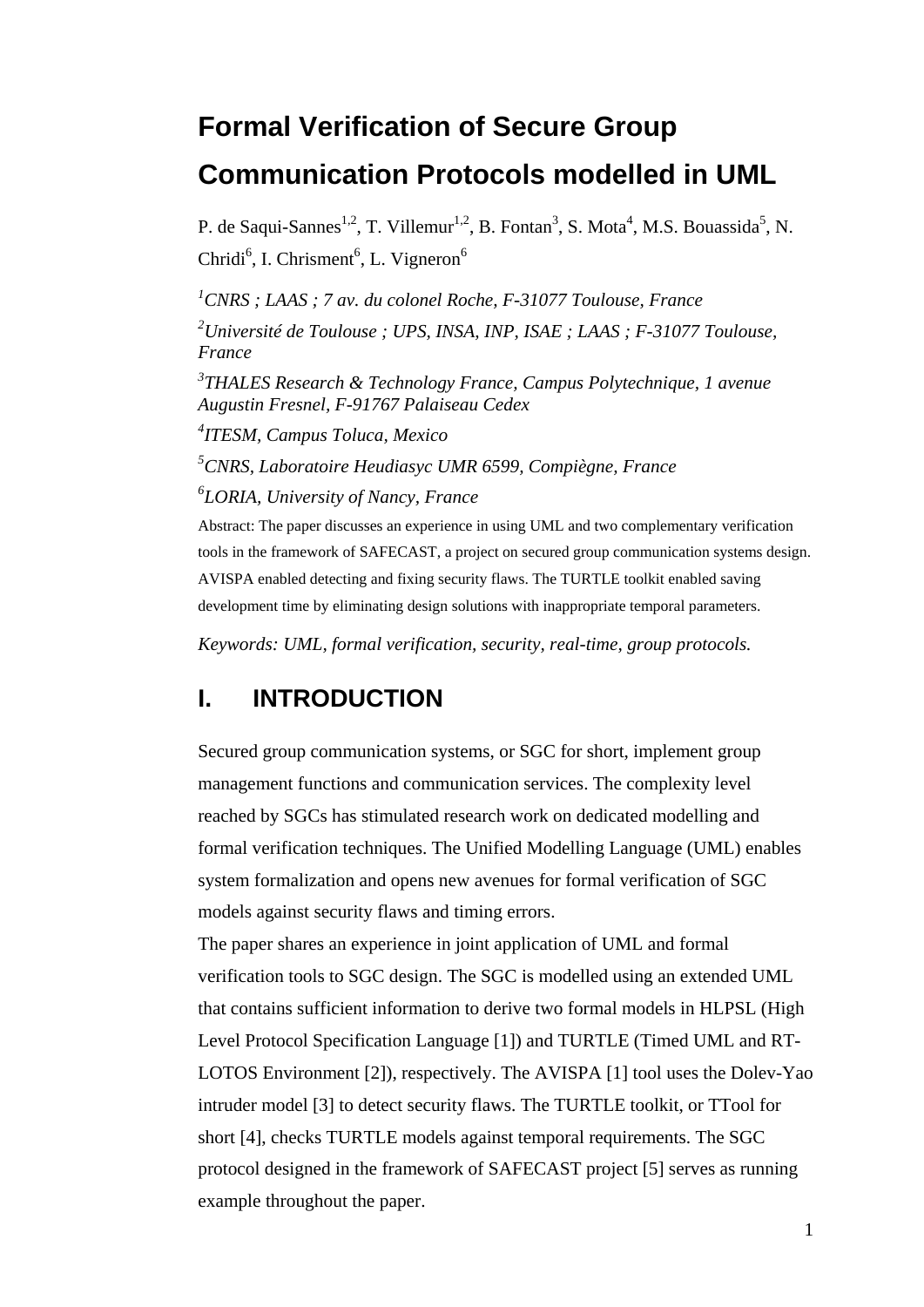The paper is organized as follows. Section II defines a UML method that captures requirements using SysML requirement diagrams, and extends UML to achieve use-case driven analysis and object-oriented design. Section III introduces requirement, analysis and design patterns that apply to a broad variety of SGCs. Section IV presents the UML model of the SAFECAST SGC. The latter is hierarchically organized, and consequently members may be upgraded or downgraded. Section V addresses the *Upgrade* service and discusses the benefits of using two complementary verification tools (AVISPA and TURTLE). Section VI surveys related work. Section VII concludes the paper.

### **II. UML METHOD**

The UML standard defines a notation, not a method. The paper promotes the use of verification-centric methods that enable early detection of design errors. The purpose is not to cover the entire design trajectory from requirement capture to maintenance, but to emphasize on the early stages of that trajectory.

#### **A. Overview**

The OMG-based UML does not provide any diagram to capture requirements. The method depicted by Figure 1 imports SysML requirement diagrams. In SysML, requirements remain informal, which hampers formal checking of design models against user or system requirements. The solution proposed for SGC design is to include logic formulas and chronograms into requirement diagrams in order to formalize security and temporal requirements, respectively. Use-case driven analysis enables to specify the system by its boundary, the set of actors it interacts with, and the function or services it is expected to provide. Usecases are documented by scenarios expressed in terms of sequence diagrams. Analysis diagrams contain annotations that contribute to achieve security and temporal requirement traceability.

Object-oriented design enables to model the system's architecture. An active class has a behaviour described by a state-machine which contains security and realtime information. The UML model gives sufficient information to derive HLPSL and TURTLE codes, and therefore to cater the AVISPA and TTool, respectively.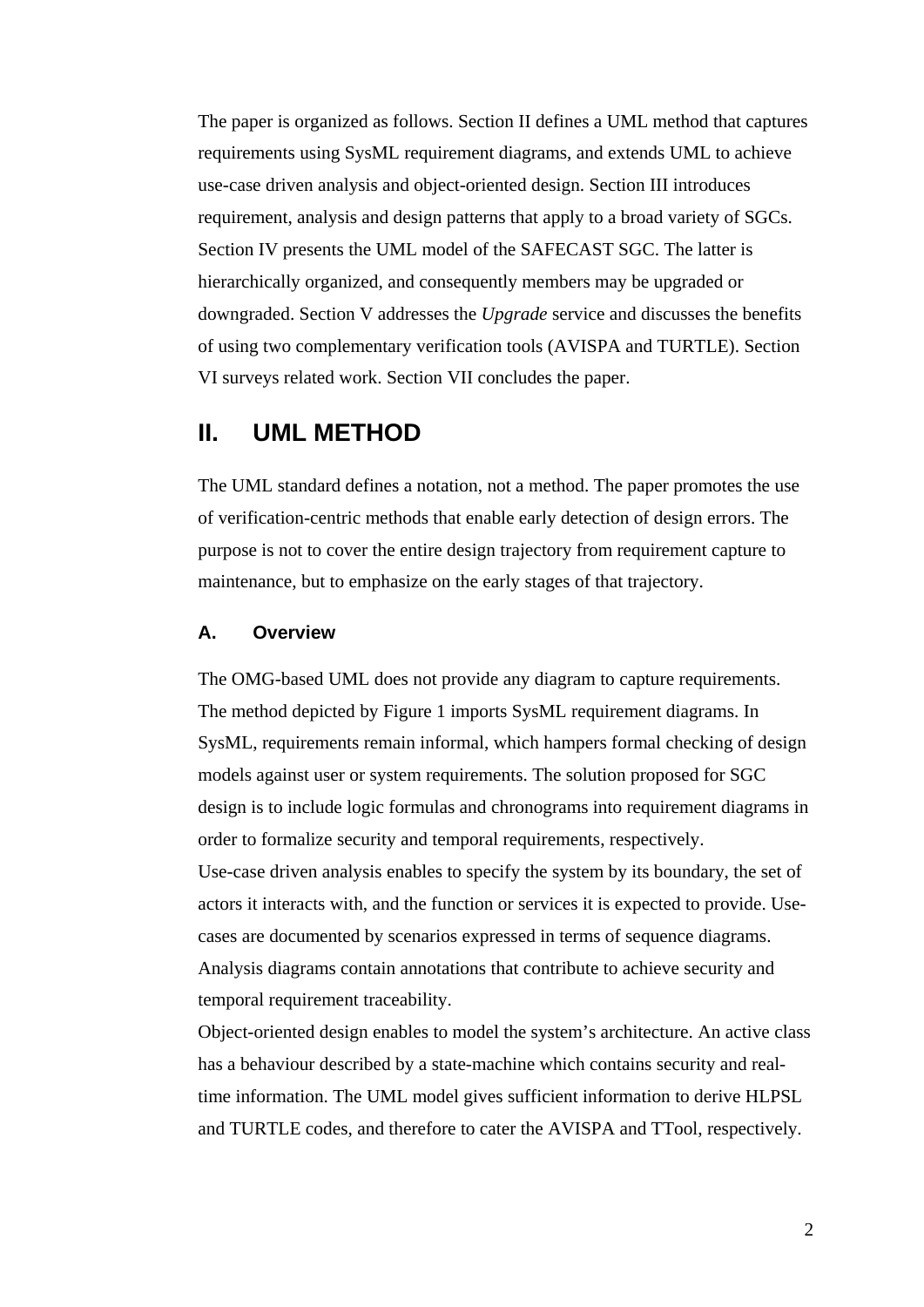

Figure 1. A UML method including formal verification

### **B. Security-oriented verification with AVISPA**

The AVISPA [1] tool checks Internet security-sensitive protocols against security flaws. AVISPA accepts a problem specification and a property specification. Both are expressed in HLPSL, which describes each participant by a basic role and composes roles to represent scenarios. A HLPSL specification is converted to an intermediate form that is accepted by all back-ends of AVISPA. The Constraint-Logic-based Attack Searcher (CL-AtSe) backend verifies security properties, such as secrecy, authentication, fairness, and non-repudiation. Security properties may be expressed as linear logical formulas or algebraic properties. Rewriting and constraint solving techniques enable attack detection.

### **C. Temporal verification with TTool**

TURTLE belongs to the family of real-time UML profiles that bridge the gap between the UML and formal methods worlds. The TURTLE toolkit offers a userfriendly interface to formal verification tools and supports a verification-centric method for distributed real-time system design. Formal code generators for Real-Time LOTOS (RTL), Construction and Analysis of Distributed Processes (CADP) and UPPAAL allow one to access verification techniques such as timed reachability analysis, transition system minimization and model checking of logic formulas. A Java code generator enables rapid prototyping of systems whose model includes component and deployment diagrams in addition to the requirement capture, analysis and design ones.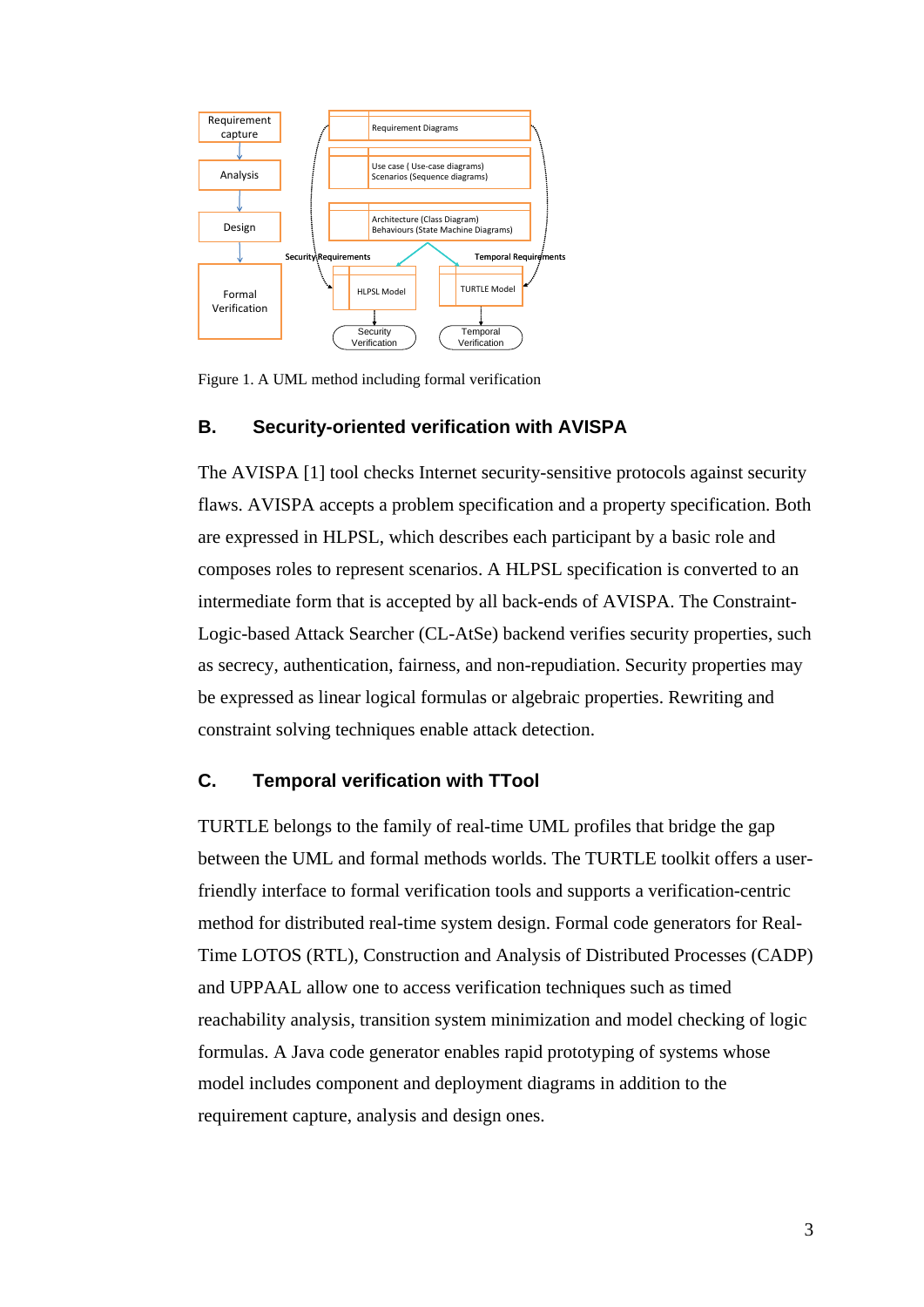# **III. PATTERNS FOR SGCS**

The benefits of using patterns have regularly been acknowledged in the literature. This section introduces patterns dedicated to a broad variety of SGCs, including situations where groups are hierarchically organized. The patterns nevertheless focus on two major functions: security algorithms that use keys and group management.

### **A. Requirement capture pattern**

The requirement diagram pattern depicted by Figure 2 categorizes requirements in two groups (see the two <<deriveReqt>> links in the upper part of the figure). The term "general properties" denotes a set of properties that almost of systems should satisfy. Other properties are specific to the studied system. Figure 2 focuses on security and temporal requirements. For space reasons, blocks whose name ends with an "s" (e.g. *SecurityRequiments*) are not refined.



Figure 2. Requirement diagram pattern

#### **B. Analysis pattern**

SGCs commonly use security keys. The pattern in Figure 3 identifies key creation, distribution and renewal services.

SGCs also manage groups. The pattern in Figure 4 presents services that allow one person to join a group (*Join*), to leave a group upon request (*Leave*), to leave a group after an exclusion (*Exclude*), and to reenter the group (*Reinstal*). When the group is hierarchically organized, one member moves up and down in the hierarchy using the *Upgrade* and *Downgrade* services, respectively.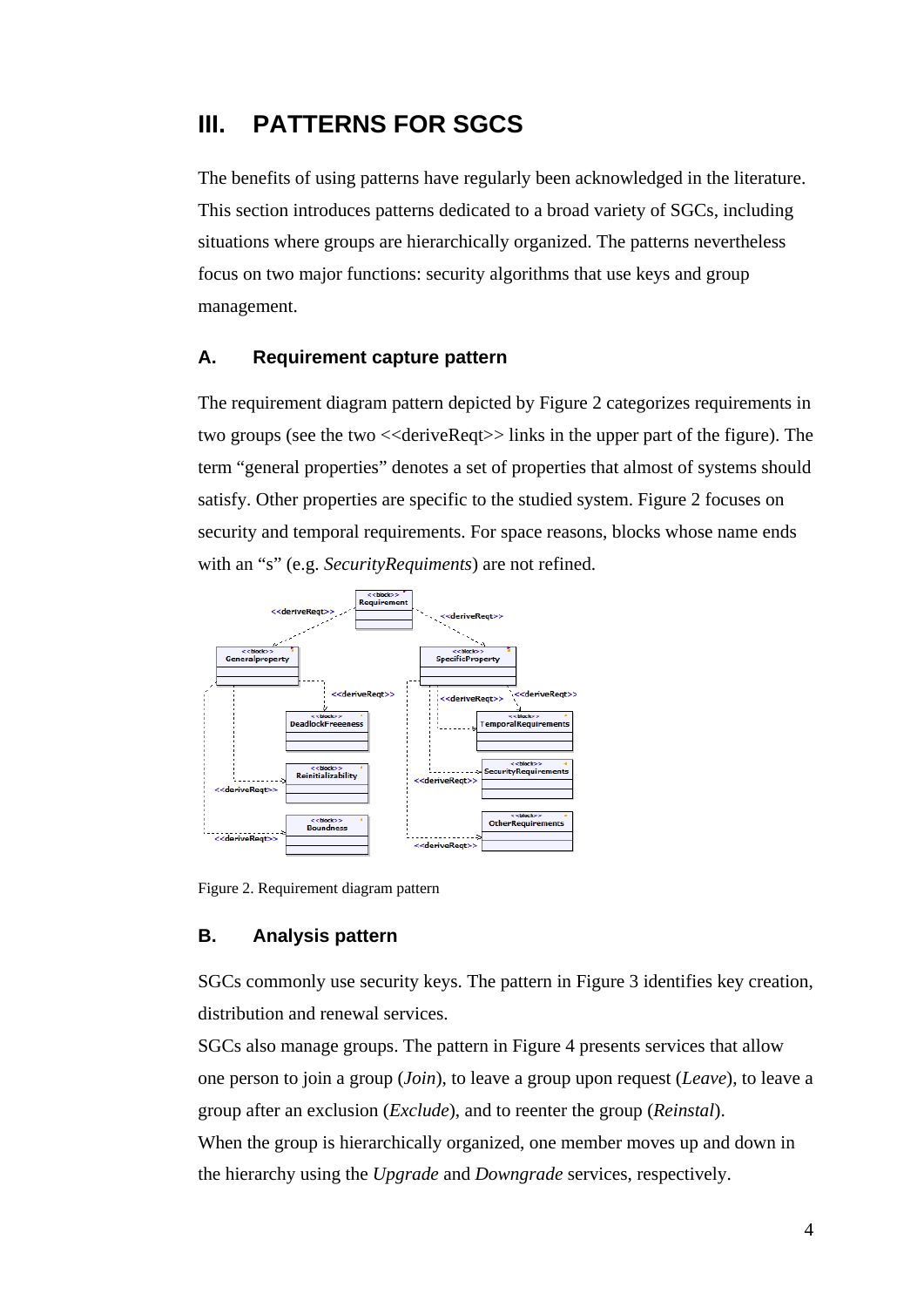

Figure 3. Analysis pattern for key management



Figure 4. Pattern for group management

### **C. Design pattern**

It is common practice in protocol design to define a 3-layer architecture where the protocol entities in the central layer rely on some pre-existing communication service to render in turn a value-added service to their upper users. The pattern in Figure 5 extends that principle to SGCs and splits the protocol layer into two sublayers. *GMM* and *GCKM* respectively implement group management and group communication functions.



Figure 5. Architectural pattern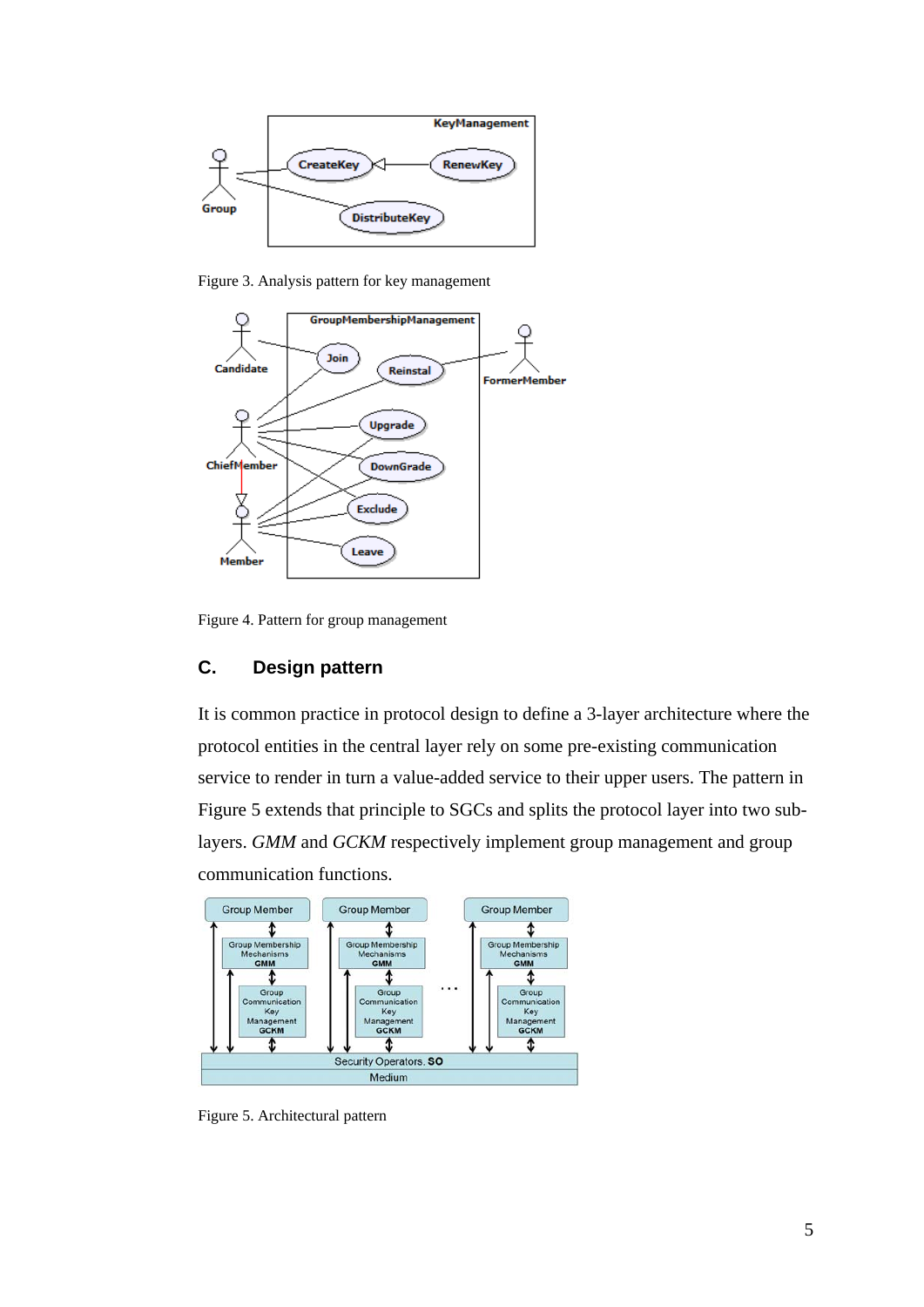# **IV. SAFECAST SYSTEM MODELLING**

### **A. The SAFECAST system**

The secured group communication protocol designed in the framework of SAFECAST project manages hierarchically organized group of policemen, firemen and military men that work together on the same operation theatre. Each group member owns a mobile phone, and talks to others using the PMR technology (Private Mobile Radio). The protocol secures communication and manages newly created groups of Humans in a way that preserves the original hierarchies of the original groups of policemen, firemen and military men. The groups are not only hierarchical but also dynamic, since receivers may join or leave groups at any time. Last but not least, security requirements may not be dissociated from temporal ones.

### **B. Security and temporal requirements**

Security requirements essentially address integrity and confidentiality issues (Table 1). On the other hand, temporal requirements mainly relate to maximum response delays.

|               | Security                                                                                                                                                                 | Temporal                                           |
|---------------|--------------------------------------------------------------------------------------------------------------------------------------------------------------------------|----------------------------------------------------|
| Group         | - Group member<br>authentication<br>- Confidentiality before and<br>after adhesion<br>- Fighting against collusion<br>- Node losses tolerance                            | - Group<br>access<br>delay                         |
| Interaction   | - Message confidentiality<br>before/after member<br>adhesion/departure<br>- Traffic encryption keys<br>confidentiality before/after<br>member adhesion/departure         |                                                    |
| Communication | - Confidentiality and<br>integrity of messages<br>- Confidentiality and<br>integrity of the traffic<br>encryption keys<br>- Message authentication<br>- Replay avoidance | - Propagation<br>delay<br>- Throughput<br>- Jitter |

Table 1. Hierarchical Group Key Management Protocol requirements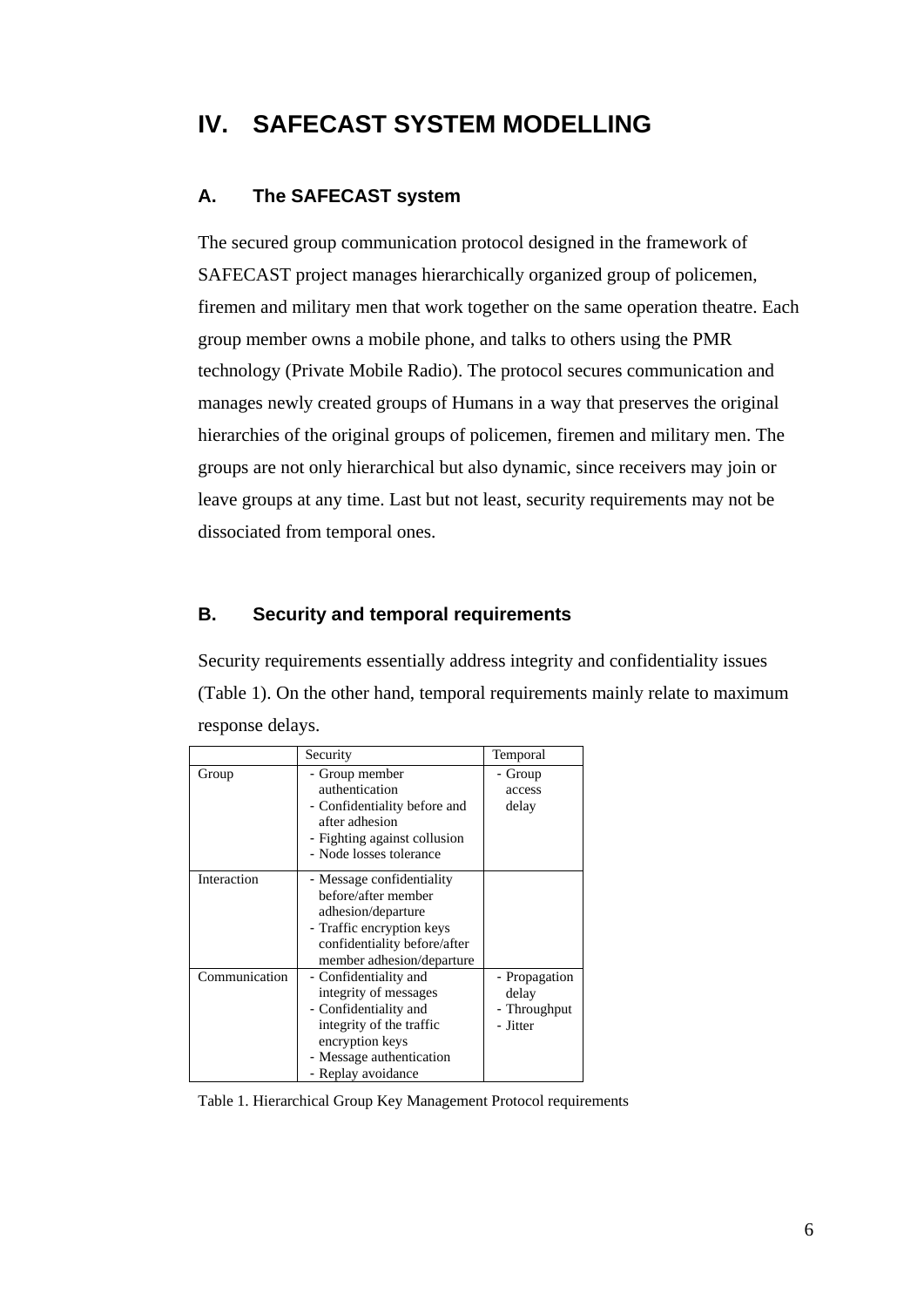### **C. Key management services**

The use-case diagram in Figure 6 identifies several functions that achieve communication key renewal. *RenewHierarchicalKey* applies to a group whose members are hierarchically linked. The use-case includes two use-cases named *DistributeHierarchicalKey* (DHK) and *DistributePlaneKey* (DPK). DHK allows one chief to send his/her key to one group member that is responsible for his/her hierarchical level. DPK allows each responsible member to send a session key to all members belonging to its hierarchical level. DHK and DPK both use *DistributeKey*.

The keys have to be renewed on a regular basis. The diagram in Figure 6 thus contains the *RenewBasePeriodKey* use-cases.



Figure 6. Security mechanism management services

### **D. Group management services**

The use-case diagram in Figure 7 identifies a set of services that enable changes inside one group.

- *Join* and *Leave* allow one member to enter and exit a group, respectively.
- *Upgrade* and *Downgrade* services. A member has promotion when he/she moves from his/her current class *i* to an upper class *j.*
- *Reconnect* allows a member who formerly lost connection to connect again.
- *ExcludeGroupMember* manages member exclusion.
- *Reinstal* may be invoked to reinstall a previously excluded member.

All services but *ExcludeGroupMember* use the *MemberConnectionMgmt* subservice, which manages group member connections and disconnections.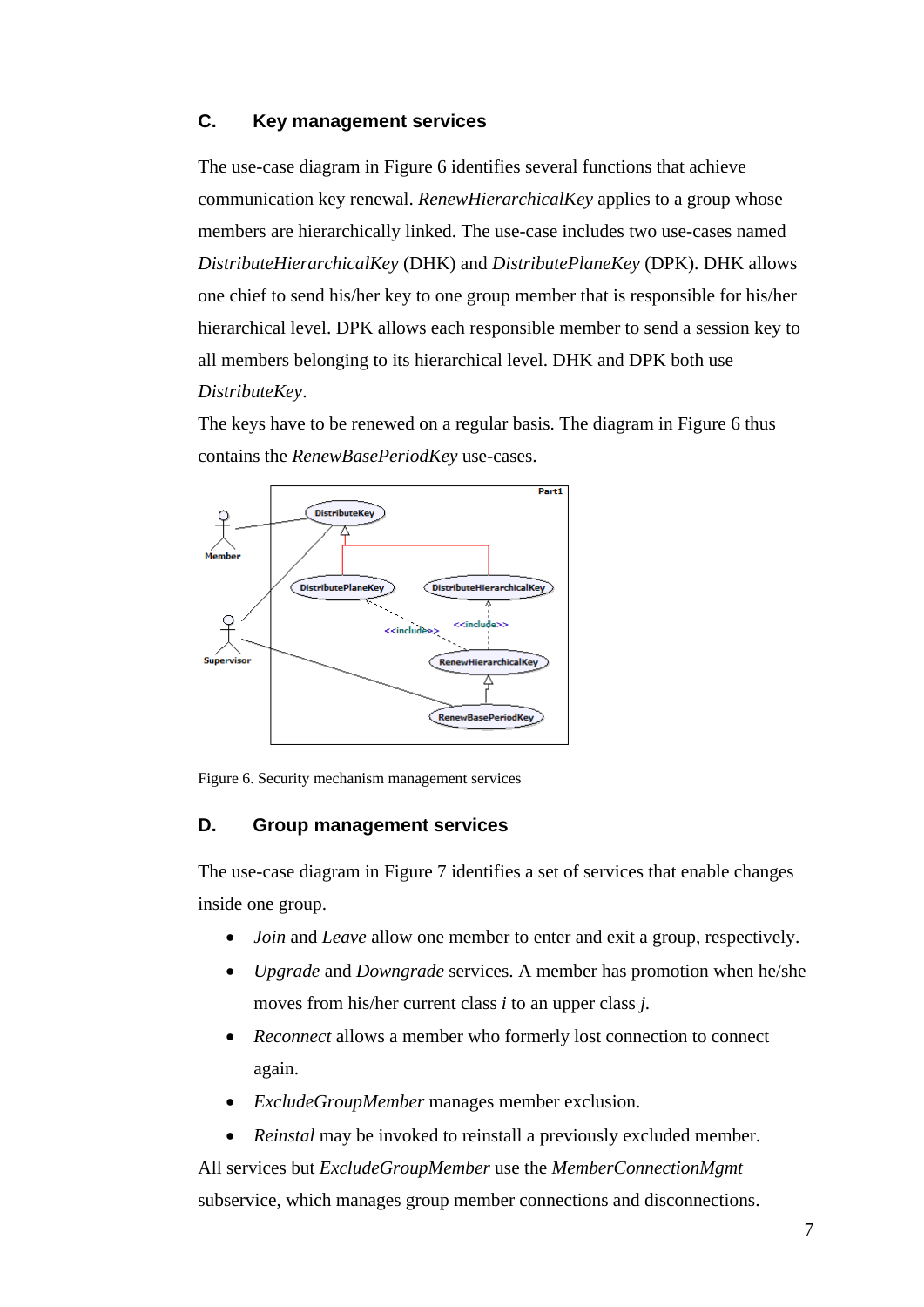

Figure 7. Services for group dynamics

The next section focuses on *Upgrade*, a service for which we identified security flaws and temporal violations.

# **V. UPGRADE SERVICE**

### **A. Overview**

The SAFECAST system manages a set of dynamic and hierarchical groups. The group chief is the one who decides which actions may be performed by his/her group members. Moving up in the hierarchy using the Upgrade service is an example of such actions.

### **B. Requirement capture**

The *Upgrade* service enables a member endowed with responsibilities to leave his/her group (Figure 8) and to be replaced by another member *um* who occupied a lower position in the hierarchy. The group's administrator (not necessarily the group's chief) asks *um* to move up in the hierarchy.

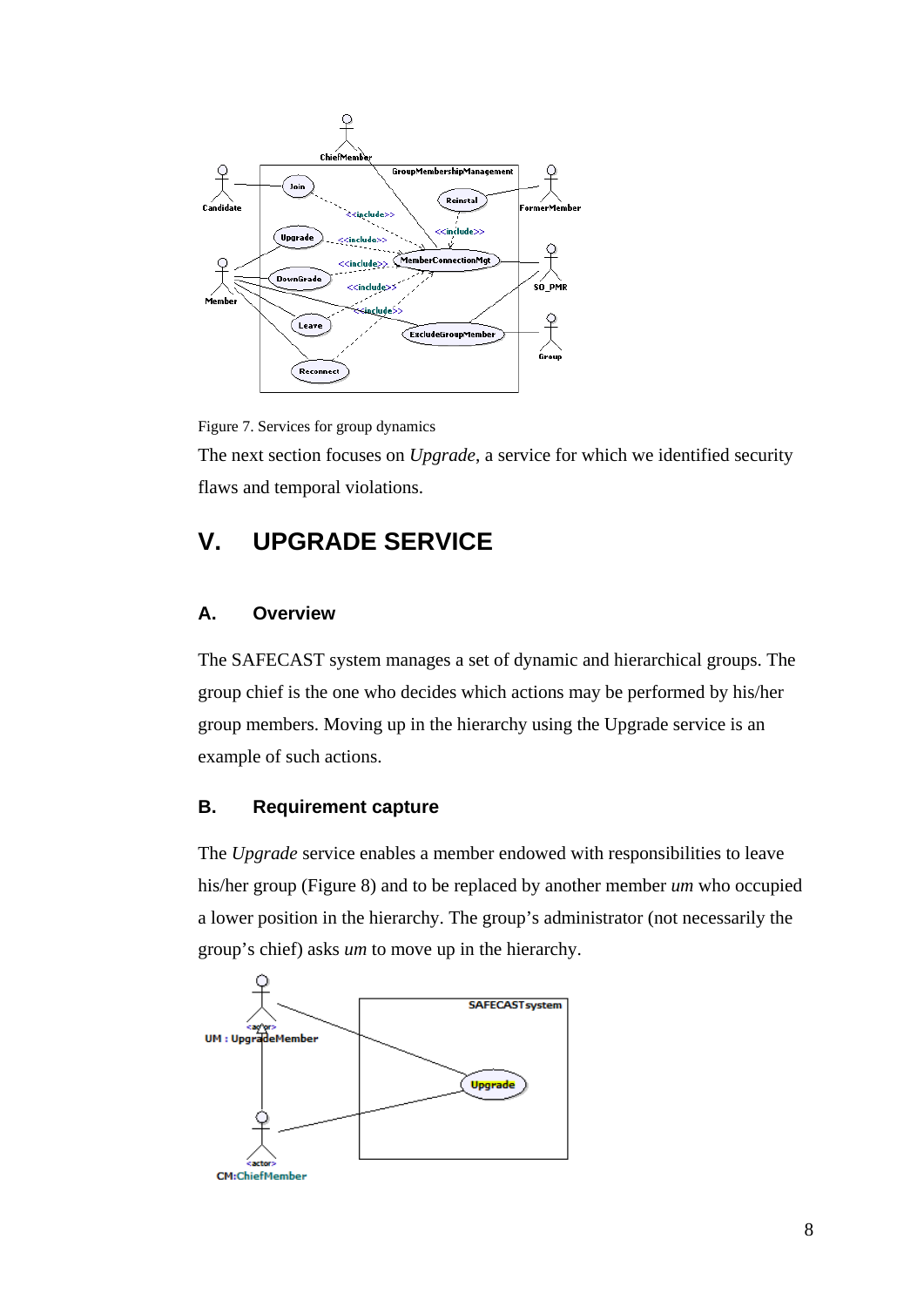Figure 8. Use-case diagram

### **C. Use-case driven analysis**

The *Upgrade* protocol works as follows. Member *um* issues a move-up request including his/her Identity Certificate CI - to the chief *cm*. Depending on the validity of the attributes of *um'*s Identity certificate, *cm* decides to accept the *Upgrade* request or not. In case of acceptance, *um* receives the key of the leader's class (TEK) and a new group membership certificate (CAp), both encrypted under his or her public key pkum. After successful completion, the *Upgrade* service brings the upgraded member up to an upper hierarchical level (not necessarily the closest upper level). If the upgrade request is refused, a message informs *um*, which therefore stays at the same hierarchical level. The sequence diagram in Figure 9 depicts that scenario. For the sake of clarity, only the main attributes of the certificates are represented.



Figure 9. Sequence diagram

### **D. Design**

The design model (Figure 10) of the SAFECAST system relies on the architectural pattern that is depicted by Figure 5.



Figure 10. SAFECAST system design model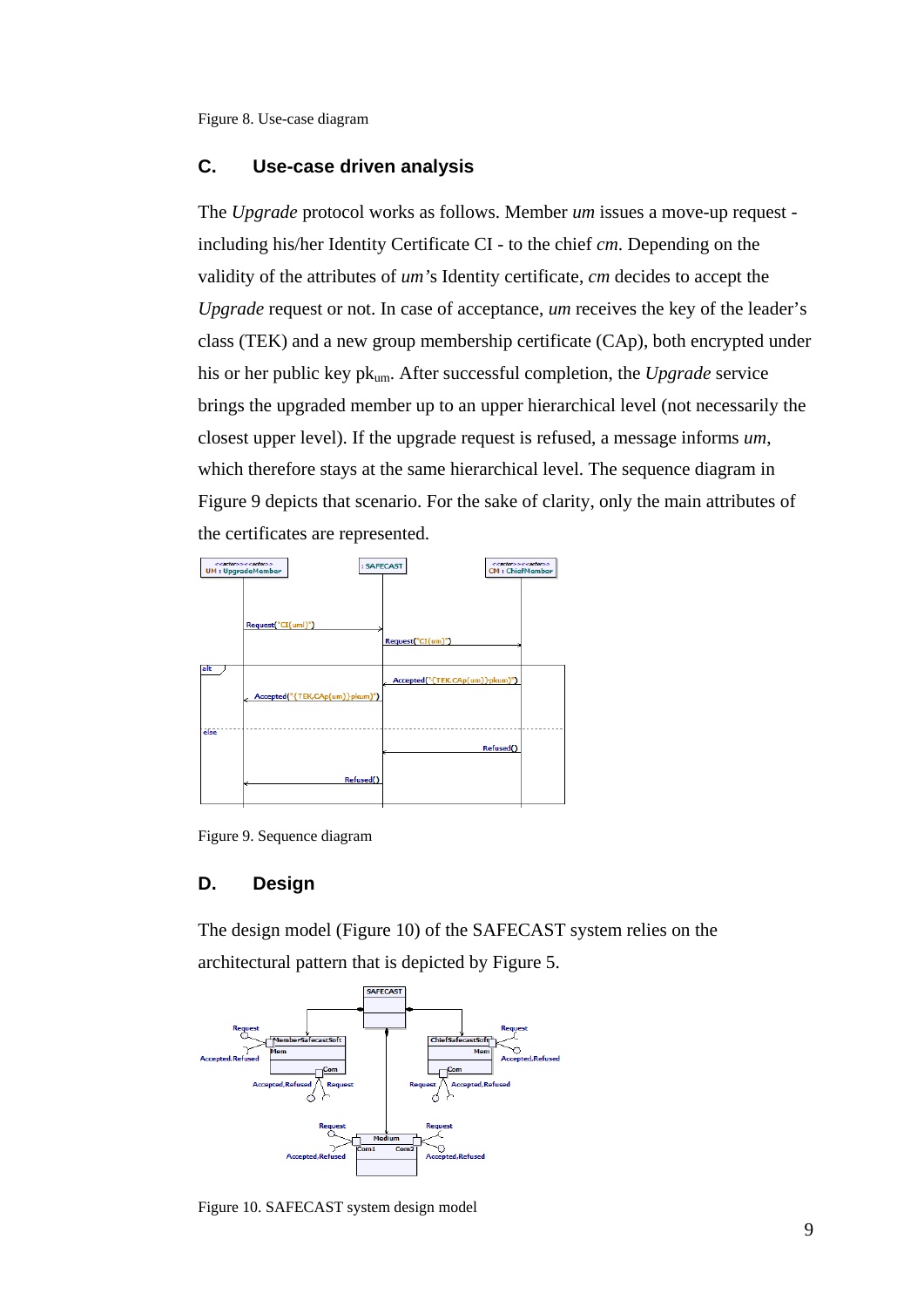

Figure 11. UpgradeMemberCom behaviour

Figure 11 depicts a fragment of the state machine used to implement the *Upgrade* service. Of particular interest are the *tempo* primitive and the security requirement starting with *secret*.

The above state machine is one among the design model elements from which formal code is derived to cater the AVISPA and TURTLE toolkits.

### **E. Security flaws detection using AVISPA**

(1) um  $\rightarrow$  cm : SeqNum<sub>um</sub>, {Hash1}pk<sup>-1</sup>(um), CI (um)

Hash1 is the digest of the message SeqNum<sub>um</sub>

(2) cm  $\rightarrow$  um: SeqNum<sub>cm</sub>, {TEK<sub>i</sub>, CAp(um)}pk<sub>um</sub>, {Hash2}pk<sup>-1</sup>(cm),

CI (um)

Hash2 is the digest of the message SeqNum<sub>cm</sub>,  $\{TEK_j, CAp(um)\}pk_{um}$ 

Figure 12. AVISPA code derived from the model

A security flaw was found in the scenario attack described in Figure 12, step (1). It conforms to the "Man in the Middle" paradigm. It results from playing a single session between the *um* and *cm* members. The intruder *i* starts executing the protocol with *um*. *um* sends his/her identity certificate. The certificate is divided into an encrypted part and a part in clear. Therefore, the intruder can intercept the message and get the public key of *um*. Then, the intruder sends the intercepted message to the chief *cm* who gets the public key *pk* and uses it to encrypt the group key *TEKj* as well as the new group membership certificate *CAp*. Finally, the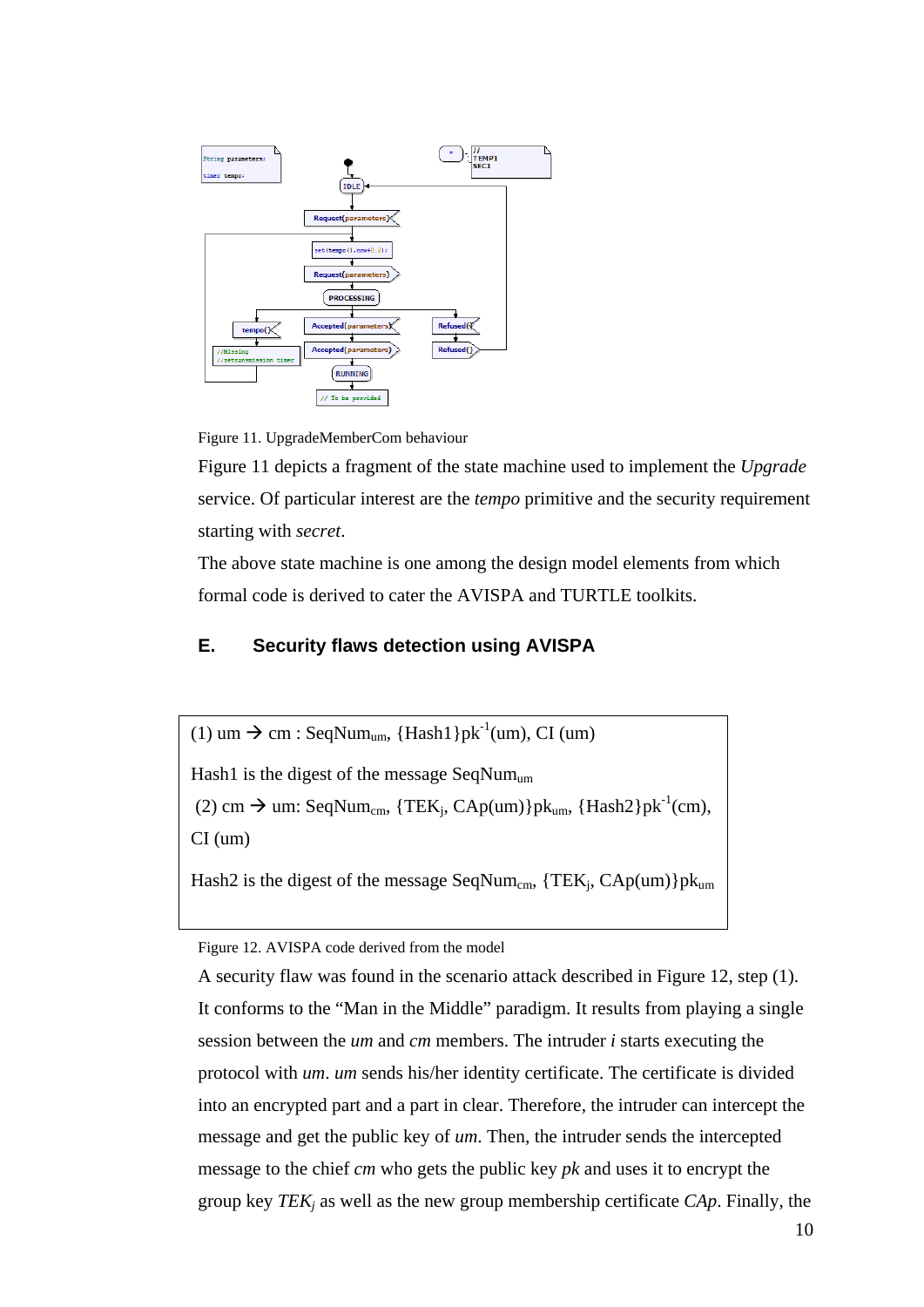intruder uses the encrypting key to create a message similar to the one awaited by *um*. Also, it forces the participant *um* to take as group key any key not coming from *cm*, but composed by the intruder. None of the members is able to directly communicate with the other member, but the intruder is able to decrypt any message sent by any of them. Moreover, the intruder has the ability to become a communication relay between the two members.

The attack was fixed by adding a signature of the message (Figure 12, step (2)), using the private key of *cm*. Thus, *um* can authenticate the source of the message and extract the valid class key *TEKj*. A sequence number is introduced in each message in order to avoid replay attacks.

AVISPA enabled detection of other non trivial flaws, in particular confidentiality violation. Dealing with reinstallation of a former member, AVISPA demonstrates that an intruder was able to access to information private to the group. The Reinstallation sub-protocol was fixed in [6].

### **F. Temporal verification using TURTLE**

The reader may ask himself or herself whether the fixed version of the *Upgrade* protocol verified by AVISPA meets its expected deadlines or not. Formal verification using the TURTLE toolkit enabled comparing two configurations with a low-rate PMR at 6 kb/s with a 3 kms range and an average-rate PMR at 100 kb/s value with a 100 kms range, respectively.

Formal verification identified four temporal requirements met for an average-rate PMR (Table 2), but unmet for a low-rate PMR. A concrete benefit of formal verification using the TURTLE toolkit was to save development time: it was decided to not develop the SAFECAST SGC over a low-rate PMR. For the middle-rate PMR network, all the services verified using TURTLE meet

the requirements of middle-rate PMR network, but the *Downgrade* and *Reinstall* services. Duration of 490 ms was computed for the two services, which exceeds the 350 ms limit required for the "accessing to multimedia groups." In order not to sacrifice the entire security procedure, it was decided to relax the "accessing to multimedia groups" requirement to 500 ms.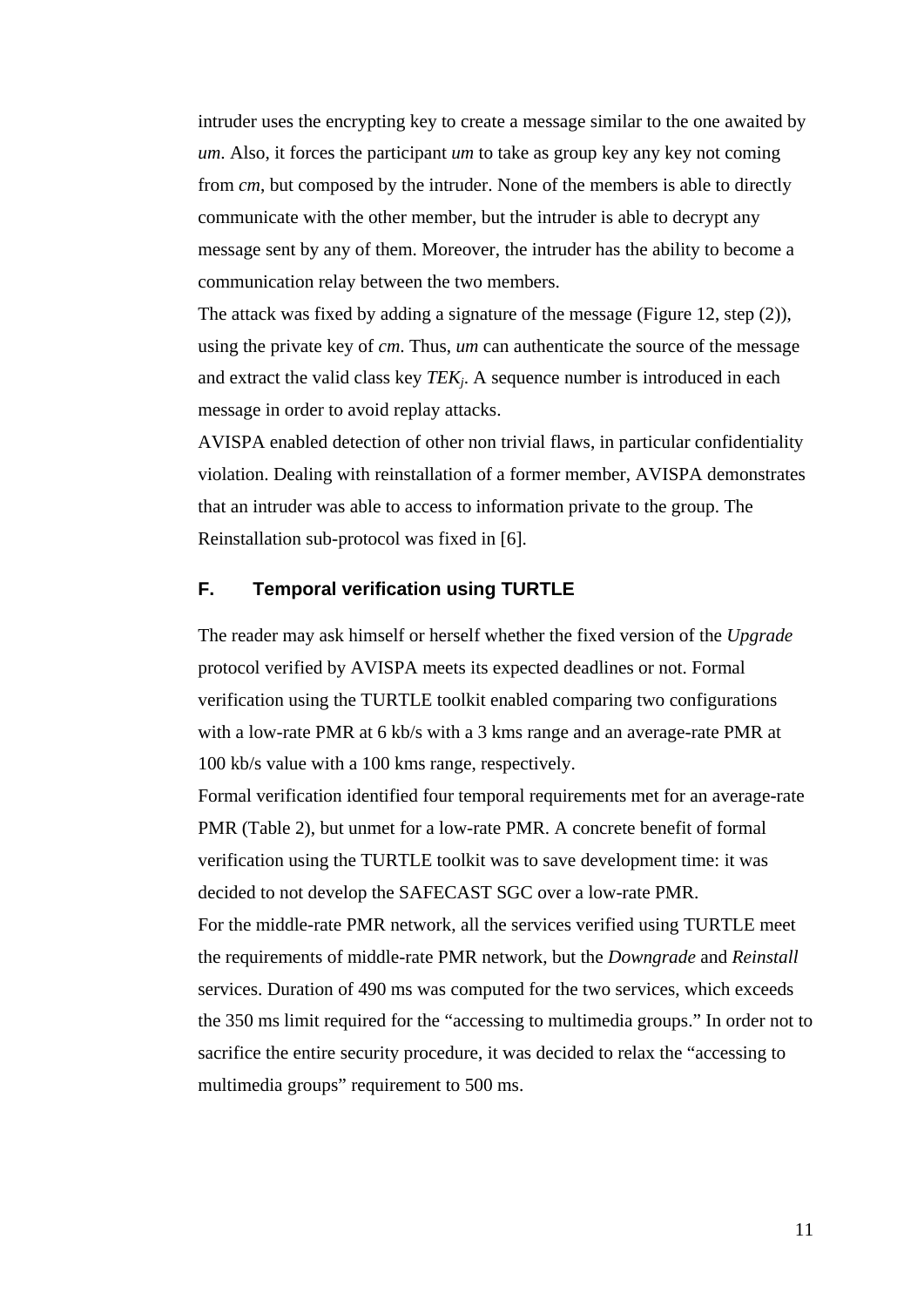| <b>Requirement</b>     | <b>Limit duration</b> | Upgrade protocol on     |
|------------------------|-----------------------|-------------------------|
|                        | (ms)                  | average-rate network    |
|                        |                       | (Execution time 331 ms) |
| Detecting an integrity | 10 000                | Widely validated        |
| violation              |                       |                         |
| Detecting a replay     | 10 000                | Widely validated        |
|                        |                       |                         |
| Accessing to a         | 350                   | Shortly validated       |
| multimedia group       |                       |                         |
| Accessing to textual   | 60 000                | Very widely validated   |
| message groups         |                       |                         |

Table 2. Temporal requirements and computed time for the Upgrade service

# **VI. RELATED WORK**

### **A. Formal automated security verification of group protocols**

The benefits of applying formal verification to security protocols have first been acknowledged for two- and three-party protocols. Nowadays, group protocols raise much more complex security problems [7] [8] [9] [10] since they involve an unbounded number of participants and consider some complicated security properties. Significant attacks on such protocols have been found using automated techniques.

Taghdir and Jackson [9] modelled the multicast group key management protocol proposed by Tanaka and Sato [11]. They exhibited several properties not satisfied by the protocol and proposed an "improved" protocol whose model did not include any active attacker. Steel and Bundy [12] identified serious attacks in the so-called "improved" protocol. They used CORAL, a tool also used to discover attacks on the Asokan-Ginzboorg and Iolus [13] protocols.

Work on group protocol verification systematically raises an infinite search space problem since even one legal execution of the protocol requires an unlimited number of steps. Meadows and Syverson [14] extended the NRL protocol analyzer in order to tackle the GDOI's protocols [8].

Several tools primarily designed for attack search have been extended to handle group protocols. Examples include algebraic primitives (e.g. XOR) and the exponentiation often encountered in extensions of key agreement based upon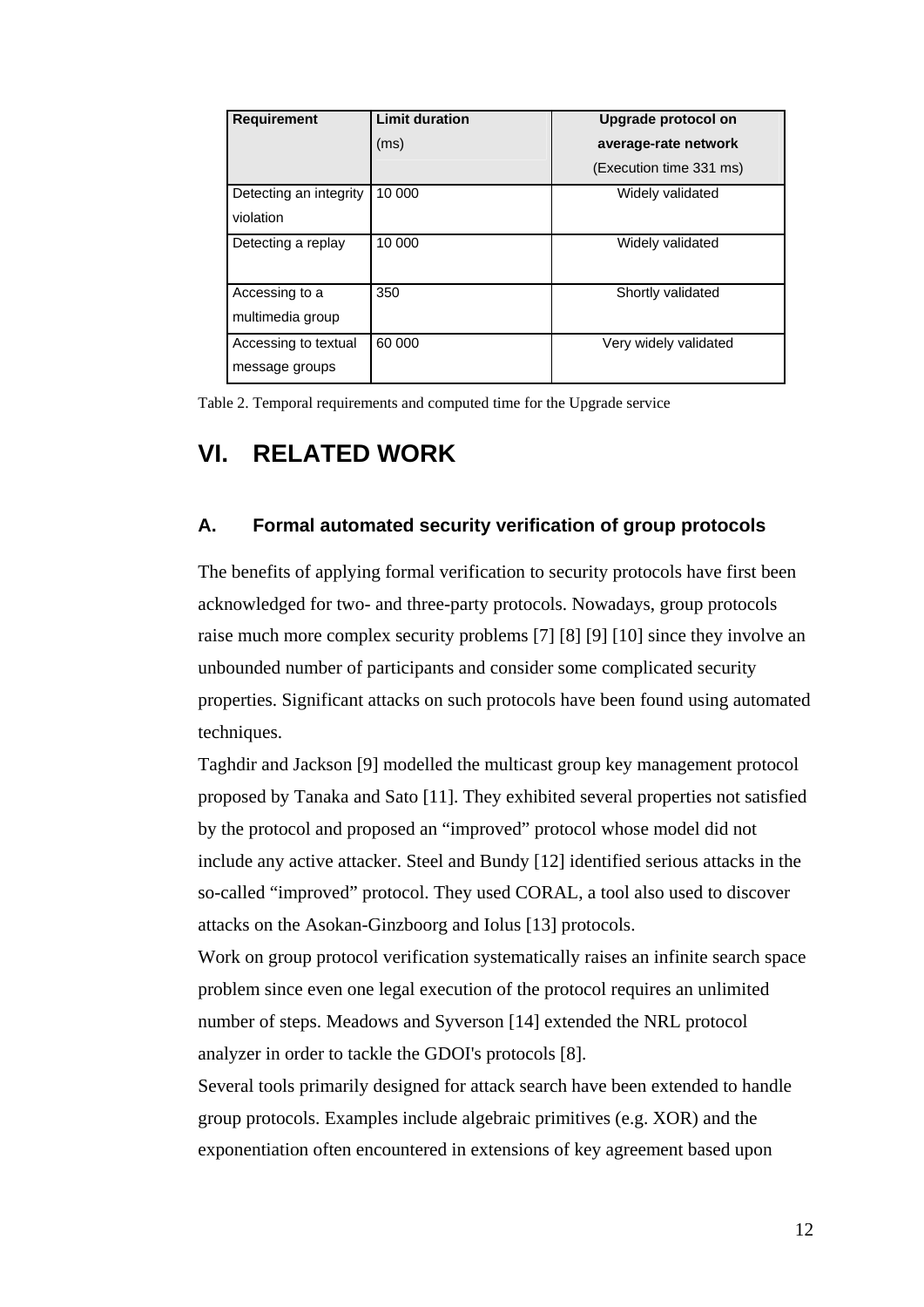Diffie-Hellman. CL-AtSe, one of the four back-ends used in AVISPA [1], is an example addressed in this paper.

Tools for protocol falsification (searching for attacks) have been extended to handle group protocols and to cope with additional requirements, such as algebraic primitives and exponentiation (regularly encountered in extensions of Diffie-Hellman-based key agreement). These tools include CL-AtSe. Modular by its extensibility to new classes of protocols or requirements, and powerful by the number of protocol sessions that it can deal with, the tool has been applied to a large number of Internet security protocols.

Other tools extensions are due to the fact that most group protocols include algebraic properties (xor, exponentiation). To our knowledge, CL-AtSe is the only tool for protocol analysis that simultaneously offers complete unification algorithms for xor and exponentiation and does not limit either terms or intruder operations.

Apart from algebraic requirements, group protocols guarantee security properties that do not limit to secrecy or authentication properties. Unlike tools that exclusively verify these two properties, CL-AtSe can verify any state-based security property. Besides secrecy and authentication, it indeed verifies additional properties such as fairness and non-repudiation.

### **B. Temporal requirements and verification of SGC systems**

Research papers that identified security flaws in SGC systems mostly address security functions without taking temporal constraints into account. Corin et al. [15] demonstrated that protocols with secret exchanges that had been proven robust and secure by time-independent analysis may be no longer robust as soon as time is explicitly taken into account.

With the exponential growth of wireless networks [16], ad-hoc networks [17] [18] and peer to peer technology, SGC have become an extremely important and active research area. The complexity in these SGC stems from the addition of security and temporal requirement to the dynamic evolution of the groups.

Isis [19] [20], RMP [21], Transis [22], Horus/Ensemble [20] and Totem [23] were the first communication systems developed with distributed group management in mind. They offer programmers a flexible group communication model and group protocols stacks. Auto-configuration was introduced in Renesse et al. [24]. Other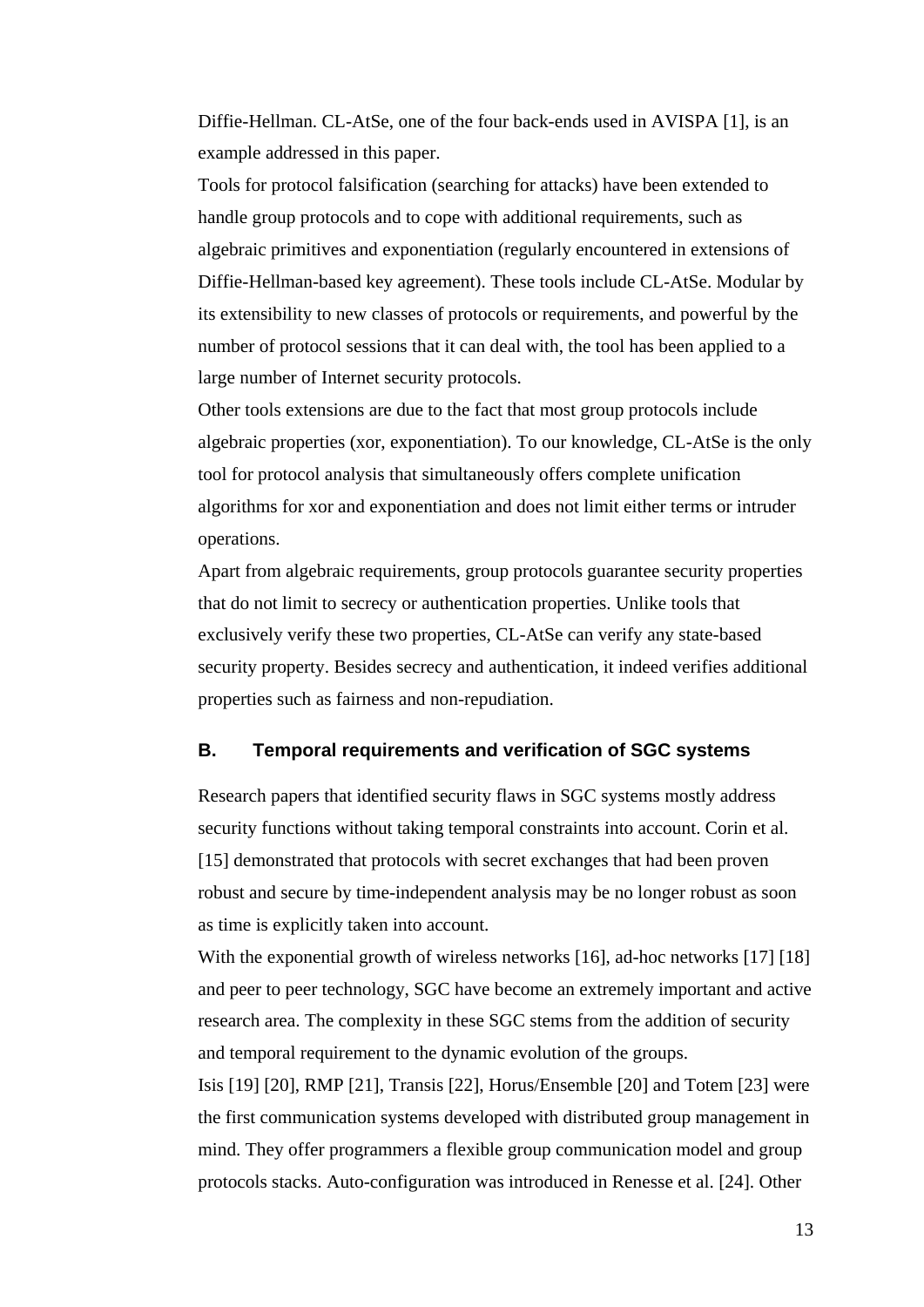improvements include auto-adaptation, integrated security, real-time and faulttolerance mechanisms. Bimodal-Multicast (Gossip-based protocols) [19] and Springlass systems (Ensemble follow-up) include new reliability, authentication and delivery services to improve scalability and stability of secure group communication systems. Evaluation and failure identification were proposed for these approaches, based on formal analysis.

Group communication systems with security services were introduced at the network level by the Enclave project [25] and at the middleware level by the Cactus environment [26]. Another avenue was opened by policy-based systems. For instance, the Antigone system [27] uses policies to address membership capabilities (e.g. control access) and security requirements (e.g. data confidentiality, integrity and authentication).

Other recently published work simultaneously addresses temporal requirements and security constraints. Spread [23] is a group communication platform which offers an integrated and secure architecture for distributed client-server systems. Group communications are enhanced with security services without sacrificing the robustness and performance of the system. Spread's layered architecture is based on dedicated servers implementing security services. Almeida [28] proposes a set of group communication protocols to satisfy real-time and dependability requirements, despite of some difficulties introduced by the groups' dynamicity. Three different Quality of Service properties are guaranteed: timeliness, order and agreement. Gutierrez-Nolasco et al. [29] also explore two adaptability issues namely security and synchrony of group communications systems (GCS) - to maintain a consistent view of dynamic groups.

### **C. UML modelling of SGC systems**

UML standards and extensions are of great help for proposing methodological approaches that embed temporal and security requirements during the system design processes.

In [30], Jürjens et al. apply a UML profile (UMLsec) to a mobile communication system. The authors use analysis, design and deployment diagrams. The system is verified against security flaws. In the paper, we propose a method centred on requirement capture, analysis and design. The deployment phase is not addressed. We map UML models into their corresponding formal representations for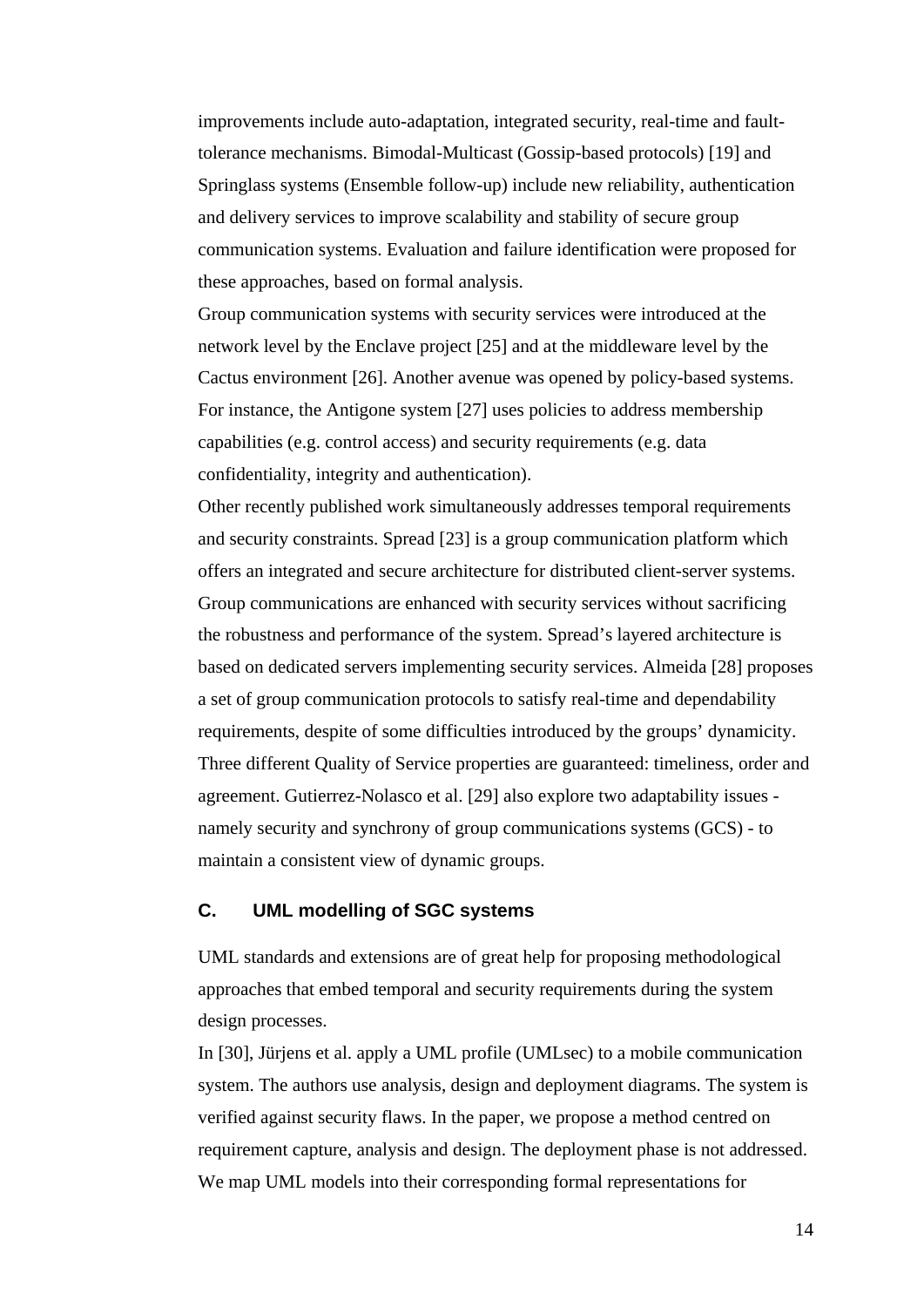automated verification using TURTLE and AVISPA. The result is that we check the security and temporal properties of the model correspondingly. This joint use of two formal verification tools enabled eliminating design solutions that passed security tests but did not meet the deadlines.

Like Jürjens et al. [30], Morimoto et al. [31], Abie et al. [32] and Woodside et al. [33] extend UML with security-centric constructs. Morimoto et al. [31] promotes the use of patterns. In practice they detail an "authentication pattern" and its translation to Z, a formal language which enables formal verification. The patterns proposed in this paper are more general and take group management functions into account.

Woodside et al. [33] discusses performances issues and therefore opens a new avenue for security modelling in UML. To evaluate performance and scalability, the SAFECAST project used an approach based on simulation with the NS $<sup>1</sup>$  $<sup>1</sup>$  $<sup>1</sup>$  tool.</sup>

### **VII. CONCLUSIONS**

Secure group communication systems capture complex design problems in terms of group management, security flaws and temporal violations detection. Some SGC, in particular the SAFECAST system discussed in the paper, further manage hierarchically organized groups. The design of such systems therefore deserves research investigations in rigorous development methodologies based on modelling techniques and formal verification tools.

The paper proposes a UML method which covers the requirement capture, analysis and design steps of the design trajectory of SGCs. The requirement, analysis and design steps use an annotated UML to take security and temporal requirements into account. Formal codes amenable to the AVISPA and TURTLE toolkits are derived from the design models in UML. They enable early checking of design models against security and temporal requirements. AVISPA and TURTLE remain separate and so each tool explores the system's state space separately. Work has still to be done for discovering problems where security and timing cannot be verified in sequence but in parallel.

<span id="page-15-0"></span>The proposed method was applied to the SAFECAST system. The latter was checked against security flaws and temporal requirements. Several security flaws were detected with AVISPA. The problems have been fixed and the group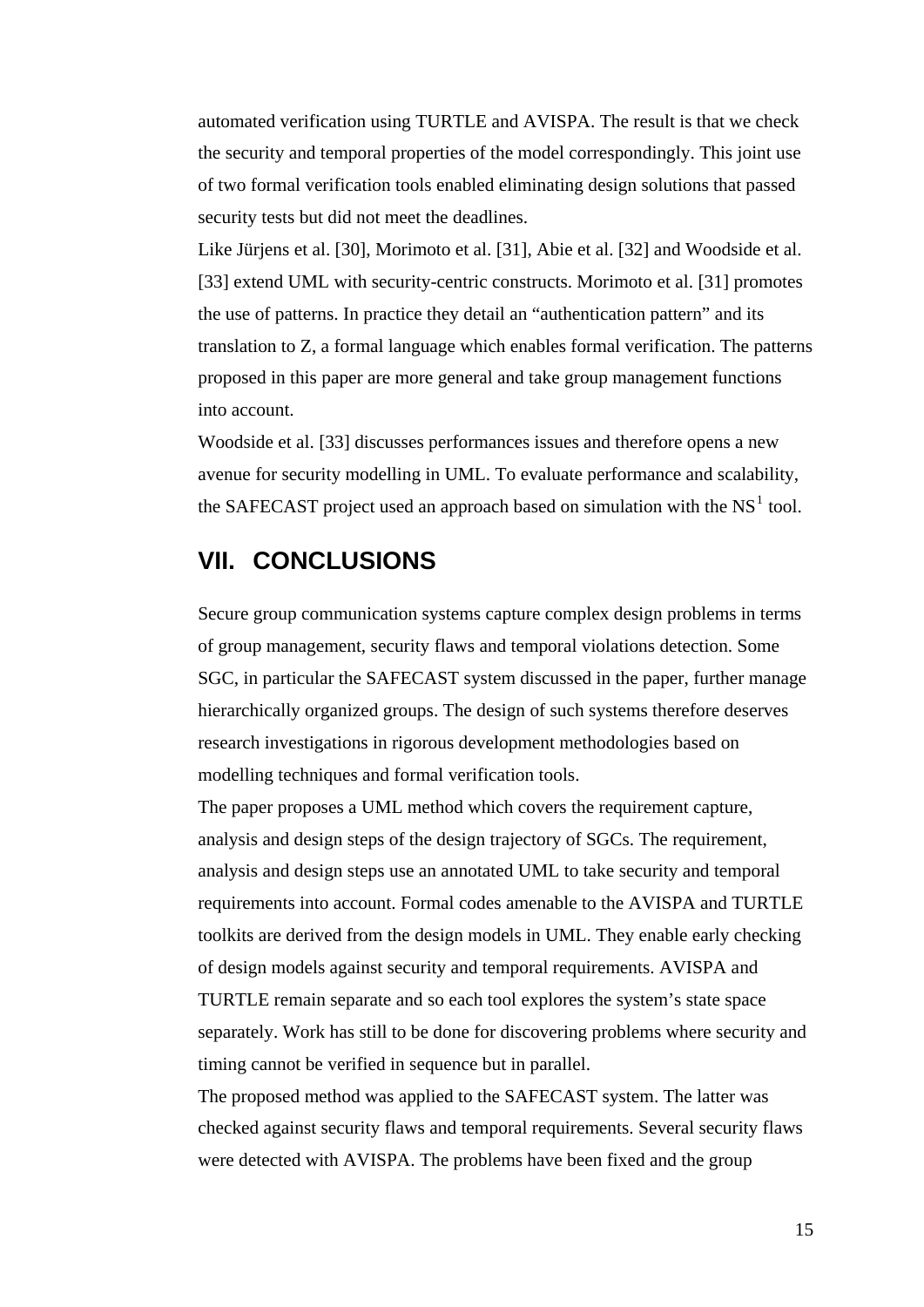communication protocol is now more secure. On the other hand, the system was investigated with two PMR radios, termed as 'low-rate' and 'medium-rate' PMR radios. The TURTLE toolkit proved that most temporal requirements are satisfied by the version based on the medium-rate PMR. Conversely, the configuration using a low-rate PMR violates important temporal requirements. It was decided to not develop it.

The approach proposed in the paper is not restricted to the SAFECAST SGC. Indeed, we plan to apply our approach to validate the applicability of others communication architectures, such as an audio-video multicast streaming application within ad hoc networks. This kind of applications requires a high level of security, in addition to the real-time requirements, to offer the best possible quality of service, within constrained environment.

### **ACKNOWLEDGEMENTS**

Support from the *Réseau National de la Recherche en Télécommunications* (RNRT) is greatly acknowledged. The authors are grateful to all the partners of SAFECAST project. AVISPA has been developed by LORIA. The TURTLE profile has been partly developed by LAAS-CNRS, ISAE and Telecom-Paris. The TURTLE toolkit (TTool) has been developed by Ludovic Apvrille.

### **REFERENCES**

[1] A. Armando, D. Basin, Y. Boichut, Y. Chevalier, L. Compagna, J. Cuellar, P. Hankes Drielsma, P. C. Héam, O. Kouchnarenko, J. Mantovani, S. Mödersheim, D. Von Oheimb, M. Rusinowitch, J. Santos Santiago, L. Vigano, M. Turuani, L. Vigneron, The AVISPA Tool for the Automated Validation of Internet Security Protocols and Applications. In Proceedings of 17th International Conference on Computer Aided Verification (CAV'05). Springer-Verlag (LNCS 3576). Edinburgh, Scotland, 281-285, July 2005.

[2] L. Apvrille, J.-P. Courtiat, C. Lohr, P. de Saqui-Sannes, "TURTLE: A Real-Time UML Profile Supported by a Formal Validation Toolkit, " IEEE Trans. on Software Engineering, Vol. 30, No. 7, 473-487, July 2004.

[3] D. Dolev and A.C. Yao. On the Security of Public-Key Protocols. IEEE Transactions on Information Theory, 29(2):198-208, 1983.

[4] http://labsoc.comelec.enst.fr/turtle/ttool.html, 2009.

[5] S. Mota, Protocol Modeling and Verification for Secured Group Communications, Ph; D thesis, University of Toulouse, 2008 (in French).

 $\overline{a}$ 

<sup>1</sup> http://www.isi.edu/nsnam/ns/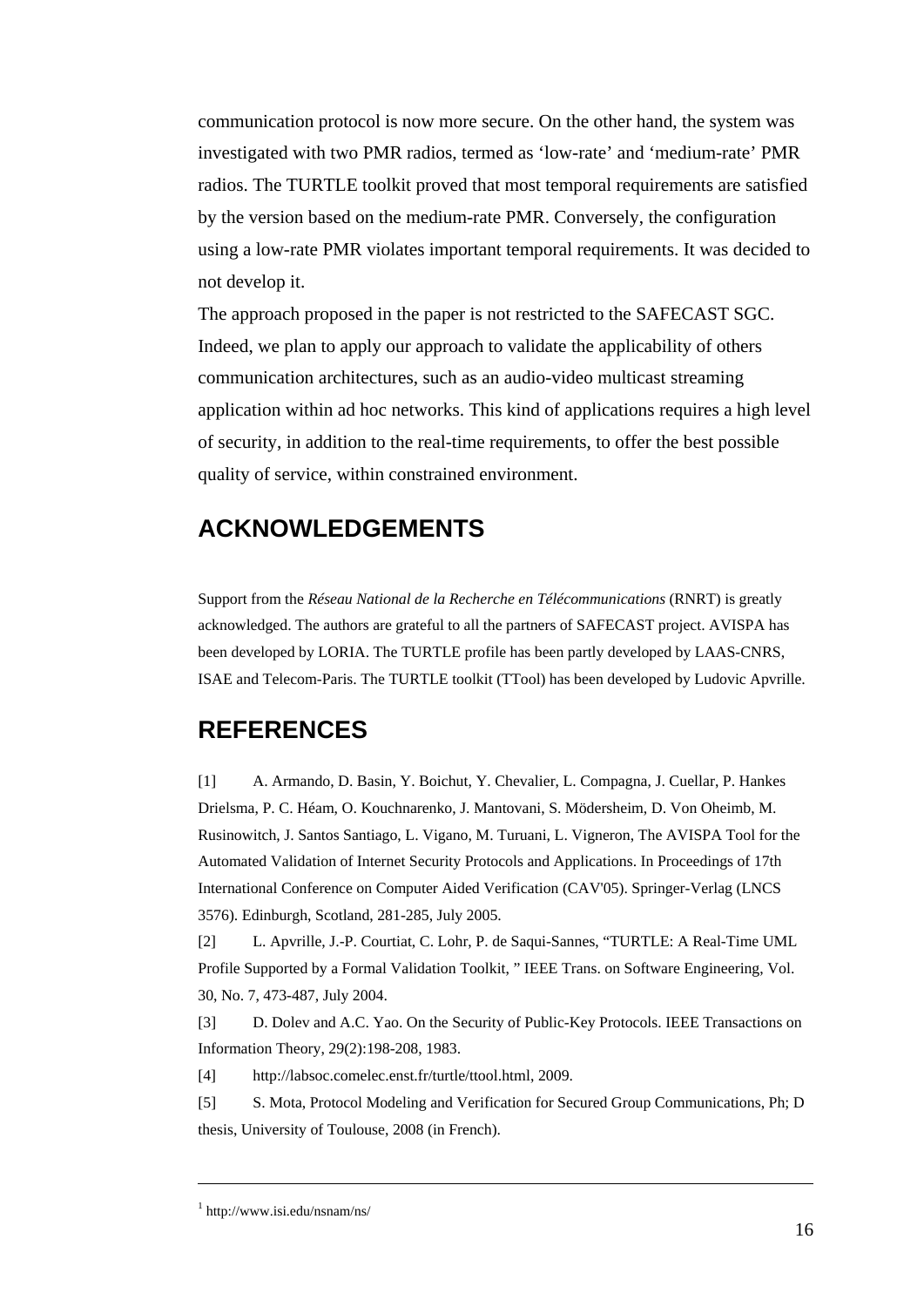[6] M.S. Bouassida, I. Chrisment, O. Festor, Group Key Management in MANETs. International Journal of Network Security IJNS. Vol. 6, N°1, 67-79, January 2008.

[7] M.Steiner, G. Tsudik, M. Waidner, CLIQUES: A new approach to group key agreement. In Proceedings of the 18th IEEE International Conference on Distributed Computing System, Amsterdam, 380-387, May 1998.

[8] C. Meadows, Extending formal cryptographic protocol analysis techniques for group protocols and low-level cryptographic primitives. In Proceedings of the First Workshop on Issues in the Theory of Security. Degano P., Geneva, Switzerland, 87-92, July 2000.

[9] M. Taghdir, D. Jackson, A Lightweight Formal Analysis of a Multicast Key Management Scheme. In Proceedings of 23rdIFIP International Conference on Formal Techniques for Networked and Distributed SystemsFORTE'03, 240-256, Oct. 2003.

[10] G. Steel, A. Bundy, M. Maidl, Attacking a Protocol for Group Key Agreement by Refuting Incorrect Inductive Conjectures. In Proceedings of the International Joint Conference on Automated Reasoning. Springer-Verlag (LNAI 3097), 137-151, 2004.

[11] S. Tanaka, F. Sato, A Key Distribution and Rekeying Framework with Totally Ordered Multicast Protocols. In Proceedings of 15th IEEE International Conference on Information Networking ICOIN'01, 831-838, Feb. 2001.

[12] G. Steel, A. Bundy, Attacking Group Multicast Key Management Protocols using CORAL. In Proceedings of the ARSPA Workshop. ENTCS, Vol. 125, N° 1, 125-144, Mars 2004.

[13] S. Mittra, Iolus: A Framework for Scalable Secure Multicasting, In Proceedings of ACM SIGCOMM'97, 277-288, Sept. 1997.

[14] C. Meadows, P. Syverson, Formalizing GDOI group key management requirements in NPATRL. In Proceedings of the 8th ACM conference on Computer and Communications Security, 235-244, Nov. 2001.

[15] R. Corin, S. Etalle, P.H. Hartel, A. Mader, ADER, Timed Analysis of Security Protocols. In Proceedings of ACM workshop on Formal methods in security engineering, Washington DC, USA, 26-32, Oct. 2004.

[16] T. Chick, J.C.M. Teo, Energy-efficient ID-based group key agreement protocols for wireless networks. In Proceedings of 20thParallel and Distributed Processing Symposium, Apr. 2006.

[17] B. Wu, J. Wu, B. Fernandez, M. Ilyas, S. Magliveras, Secure and efficient key management in mobile ad hoc networks. Journal of Network and Computer Applications, Vol. 30, No 3, 937-954; Aug; 2007.

[18] M. Bohio, A. Miri, Authenticated secure communications in mobile ad hoc networks, In Proceedings of IEEE Conference on Electrical and Computer Engineering. Vol. 3, 1689-1692, May 2004.

[19] K.P. Birman, M. Hayden, O. Ozkazap, Z. Xiao, M. Bidiu, Y. Minsky, Bimodal Multicat. ACM Transactions on Computer Systems. Vol. 17, N°2, 41-88, May 1999.

[20] K.P. Birman., M. Hayden., J. Hickey, C. Kreitz, R. van Renesse, O. Rodeh, W. Vogels, The Horus and Ensemble projects: accomplishments and limitations. Information Survivability Conference and Exposition DISCEX '00.Vol.1, 149-161, Jan. 2000.